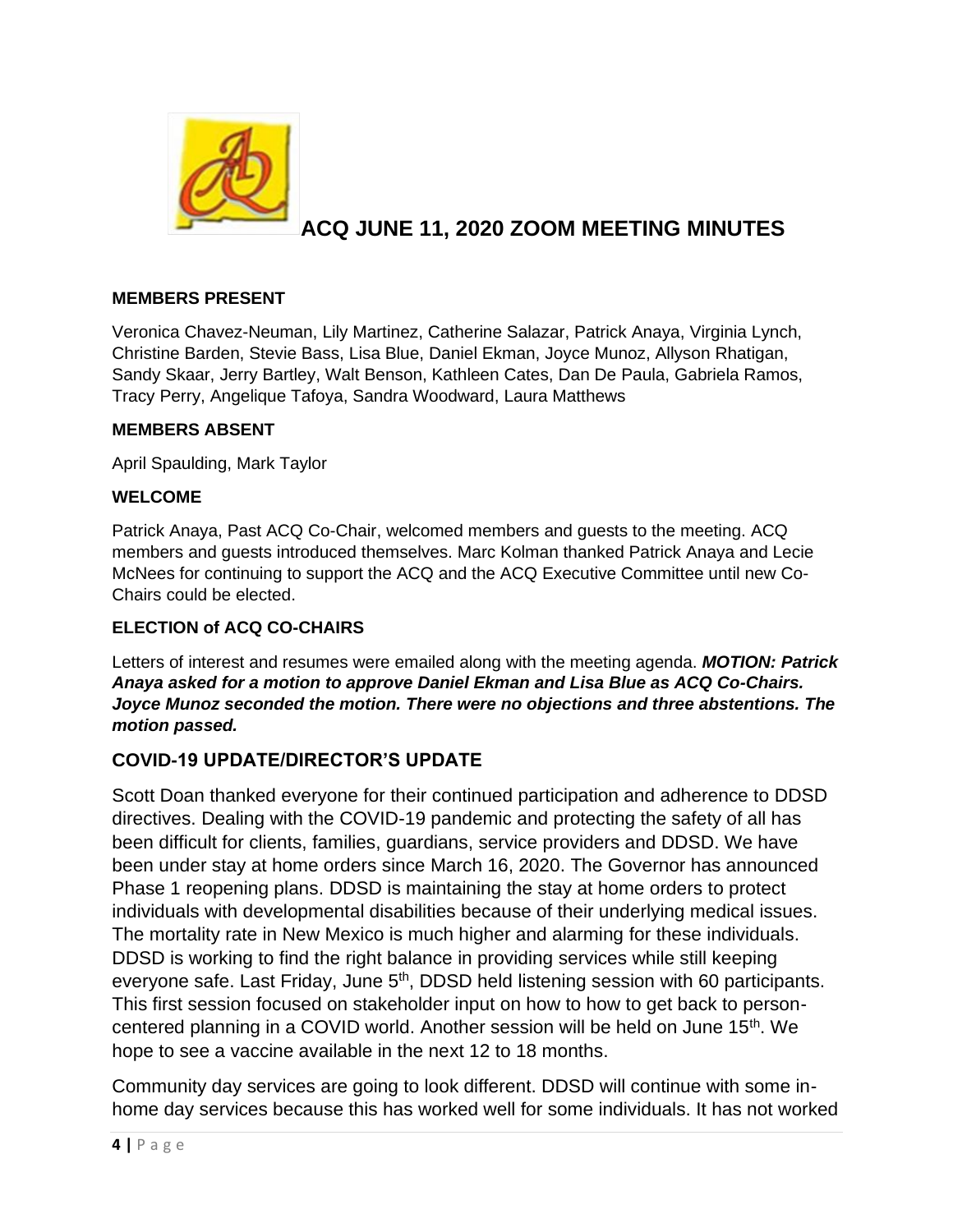well for others. We will be going back out in the community in smaller groups. Technology will be a larger, improved part of our service system. Individuals can attend clubs and event virtually. There will be a hybrid model of in-home, community and virtual services. We are working to get case managers, guardians, families and therapists back into homes. We are looking at small group day programs with an occupancy of 1 to 1 or 1 to 3.

Almost 4000 direct support staff were tested for COVID in May. DDSD would like input on the following:

- Should individuals in services be tested? Individuals have a right to refuse the testing.
- How should DDSD comply with court orders to go to the home?
- Should case managers and therapists be tested before going into homes?
- What should be the DDSD guidance on masks? Some of our individuals may not be able to tolerate wearing a mask.

DDSD will be developing a guidance document. The above questions are important and not easy to address. The June 5<sup>th</sup> listening session included discussion on DDSD services and the waivers. DDSD will issue guidance for all waivers.

Comments/Questions:

• Christy Barden – Medically Fragile does not have the same issues as the other waivers. Families and individuals are used to being at home and know how to prevent infection. Our processes are different. We have not had any individuals test positive.

Scott Doan – Thanked Christy for the helpful input. Would like to know the Medically Fragile processes so we can learn from and incorporate the infection control processes in our other services.

• Stevie Bass – Asked if the 40-hour time limit could be adjusted. Her daughter's team can only work up to 40 hours and she is running out of hours. Stevie has been exposed and is self-isolating so she cannot fill in the other hours her daughter will need.

Scott Doan – Not aware of any discussion regarding the 40-hour limit. Scott will take this issue back to the Mi Via program manager to consider options.

• Allyson Rhatigan – As a parent of a child with a developmental disability who has several medical issues, I would like to see the data you shared on the higher mortality rates for this population. The CDC general reports do not contain similar data.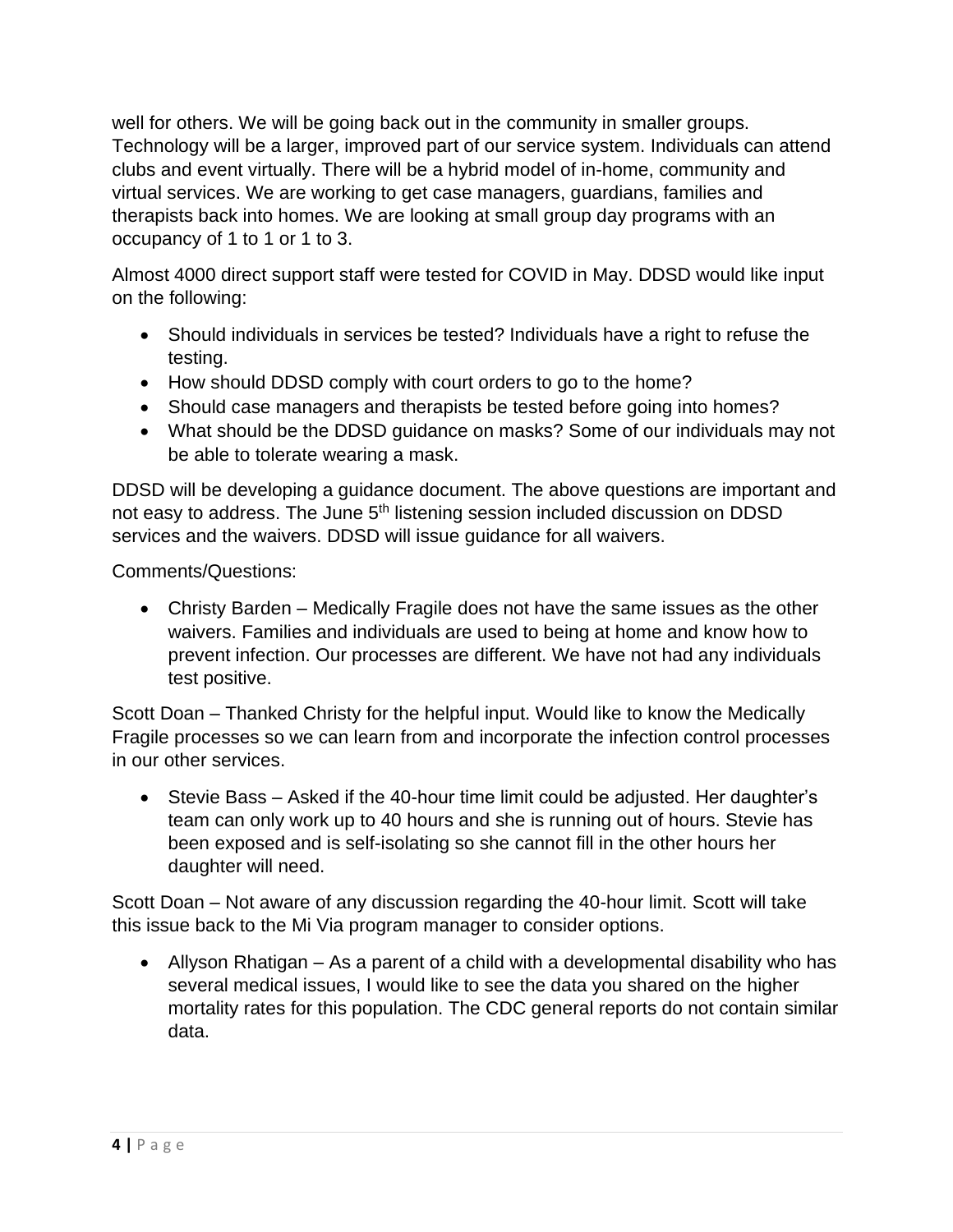Scott Doan – Our sample size is small. The SGF program has had no positive tests. The Mi Via Program has had one individual test positive and this person is doing well. 16 individuals in the DD Waiver Program have tested positive and 5 individuals have passed away. This is a 31% mortality rate. In NM, there is a 3.9 to 4% mortality rate in the general population. This is why we are working to move forward safely.

• Allyson Rhatigan – How do we safely access health care such as urine collection and blood draws for the individuals in our system who have underlying health conditions?

Scott Doan – We need surveillance testing and clear guidance on how to provide individual therapy services safely. For example, physician practices are requiring everyone to wear masks. Patients have to wait in the parking lot until their appointment time and someone comes out to get them.

• Stevie Bass – My daughter requires 24/7 care. She has 5 caregivers and me. My daughter's home is clean and she is not exposed to anyone but us. We are all using clear safety precautions to maintain her health. She has adapted well to the stay at home orders even though she is no longer going to her 5 jobs. She walks outdoors daily and we are putting in a garden. Her care team developed a complex schedule for her that includes yoga, painting, etc. to keep her physically and mentally stimulated. In several ways she is doing better than she was before COVID. There is concern about individuals not having person centered planning but we are doing well with her. She is not suffering and she has a rich life. We live in Taos and there is a lot of open space to walk in. My main concern is running out of hours for her care team.

Scott Doan – Thanked Stevie for the update and stated he was glad to hear her daughter has such a great support system. He understands the 40-hour limitation and will discuss this with Jennifer Rodriguez.

• Gabriela Ramos– What does hybrid services mean?

Scott Doan – Hybrid services means more flexibility within our services. Some services will be in the community, some in the home, some virtual, some in a small group. There will be flexibility with group size and service location to support safety.

• Kathleen Cates – Grateful to listen and participate in the listening session on June 5th. Likes the hybrid plan as we will need to reinvent service options. Life ROOTS is doing online support and interaction. Concern about the day program retainer rate. A day program in the Metro region has closed permanently. Day programs will not be able to continue or they will be so small it will take months to get back into full service. Day programs need a subsidy. Our budgets are being approved right now and difficult to know what our budgets will be.

Scott Doan – Aware of the June  $30<sup>th</sup>$  retainer payment deadline. These are very difficult times for all of us. The special session next week may impact DDSD funding and we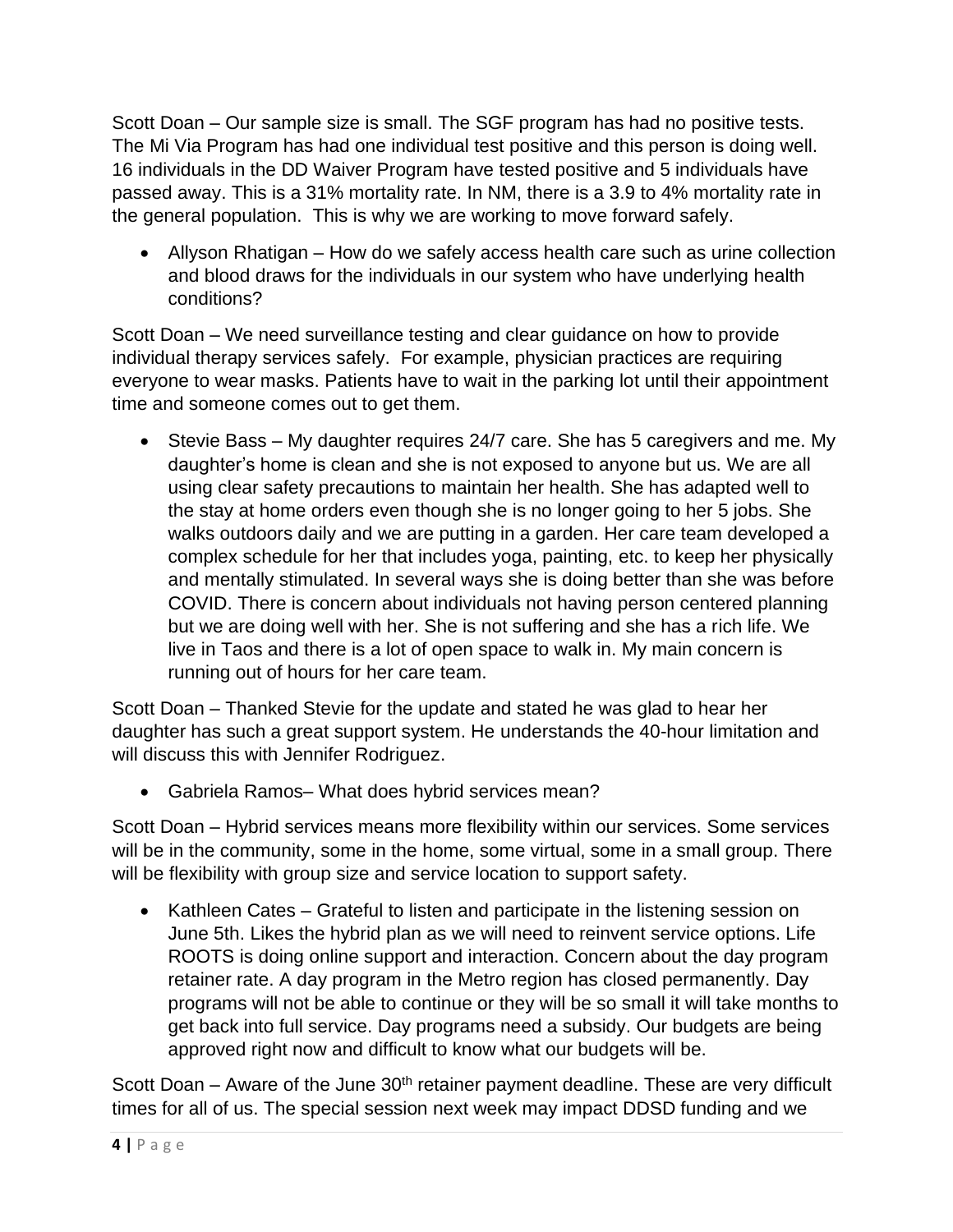can't move forward until we know if there are budget cuts. We don't have any details on what DDSD can expect from the special session.

Melanie Buenviaje– DDSD has to follow CMS requirements on retainer payments.

• Angelique Tafoya – The retainer payment was not just for day hab. We also need to talk about direct services and all programs.

Scott Doan – DDSD directives impact all providers. DDSD is working to make good decisions.

- Angelique Tafoya –Thanked Scott Doan for his timely responses to provider questions and concerns.
- Kathy Salazar Asked about the impact of retainer payments ending for the Mi Via Program. It took a long time to receive guidance on how to bill for Mi Via services. We need specific guidance regarding each service. A service matrix of what providers can do and when they can do it would be helpful. Please include Medically Fragile Program directives. Parents of medically fragile children have been self-isolating for years. Some programs will have to let employees go.

Scott Doan – Thanked Kathy and stated he wrote down her comments. Scott will add a line about medically fragile services in Memo 21. The challenge is to figure out how many kids in the medically fragile program have been tested.

- Christy Barden thanked Iris Clevenger and Melanie Buenviaje on their quick response to question regarding how to continue medically fragile care.
- Patrick Anaya Asked if the plan is to test before reopening Day Hab?

Scott Doan – No final decision has been made. DOH is considering ongoing surveillance testing such as providers testing a percentage of their staff each week. DDSD has to follow the Governor's and the DOH Secretary's mandates but we want feedback.

• Angelique Tafoya –Memo 19 has a telehealth component. Who has to have telehealth and what is the intention? It seems like telehealth is geared for agency run homes.

Scott Doan – The directive is for individuals in supportive living, family living, DD Waiver, etc. for DD waiver so all individuals have access to the Internet. The Internet is becoming a basic utility for all of us. The memo did address areas in New Mexico where the Internet is not available.

• Angelique Tafoya –There are so many different family living situations and there is going to be resistance. Some families are not interested in telehealth. Why make this a requirement if a family does not want to use it and they don't want to pay for Internet service?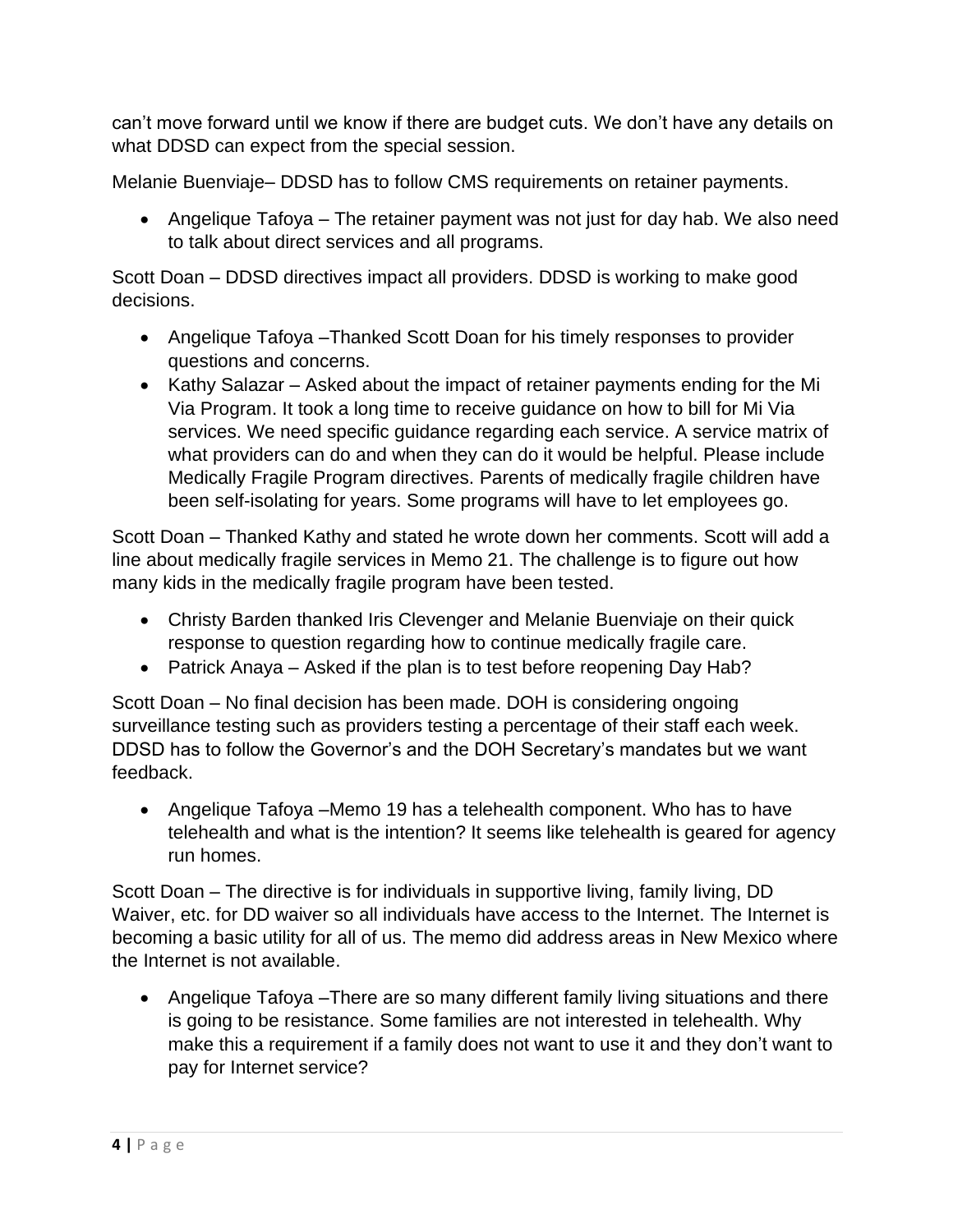Scott Doan – Please continue to advocate by discussing the pros and cons of Internet services with families. The decision can be made on a case by case basis. If there is an exception, follow the exception request process. You can't use the decision consultation form.

• Christy Barden – MCOs are a huge resource for needed supplies and for sheltering at home. Their staff come to our service plan meetings.

Scott Doan - Don't forget about care coordinators.

# **DDPC UPDATE**

Daniel Ekman – We are working on a 5-year plan. We developed a paper and online community survey to obtain input to help develop the goals for the plan.

# **SUPPORTS WAIVER UPDATE**

Jennifer Roth and Victoria Herrera reported. The Supports Waiver is on track for July 1. Thanks for the interest, ideas and work that have gone into the development of the Supports Waiver. A draft of the Supports Waiver standards is on the DDSD website. We are processing providers. In a couple of weeks, there will be targeted outreach for some services that have additional needs such as vehicle modification. We will provide live remote onboarding at the end of June and during the first part of July. Frequent operation meetings will be held. We are offering online courses and accessible modules.

Victoria Herrera – Thanked DOH for their collaborative work with HSD on the Waiver application.

• Angelique Tafoya – Asked if CARF accreditation is a requirement for the Supports Waiver.

Jennifer Roth – CARF is a requirement in our standards. Agencies have 18 months to achieve accreditation. Provider agencies will be notified by July 1 if they were accepted. We will be reviewing the CARF accreditation requirement.

• Sandy Skaar – Asked when people will be notified of their selection to the waiver.

Jennifer Roth – We are waiting on final approval from CMS. We will start mailing letters on July 1.

• Tracy Perry – Asked if everyone on the Support Waiver wait list will have a case manager.

Jennifer Roth – Case management is available once a person is on the Supports Waiver. We will be sending out 2,000 Supports Waiver offers in the first year. The community benefit portion is accessed through Centennial Care.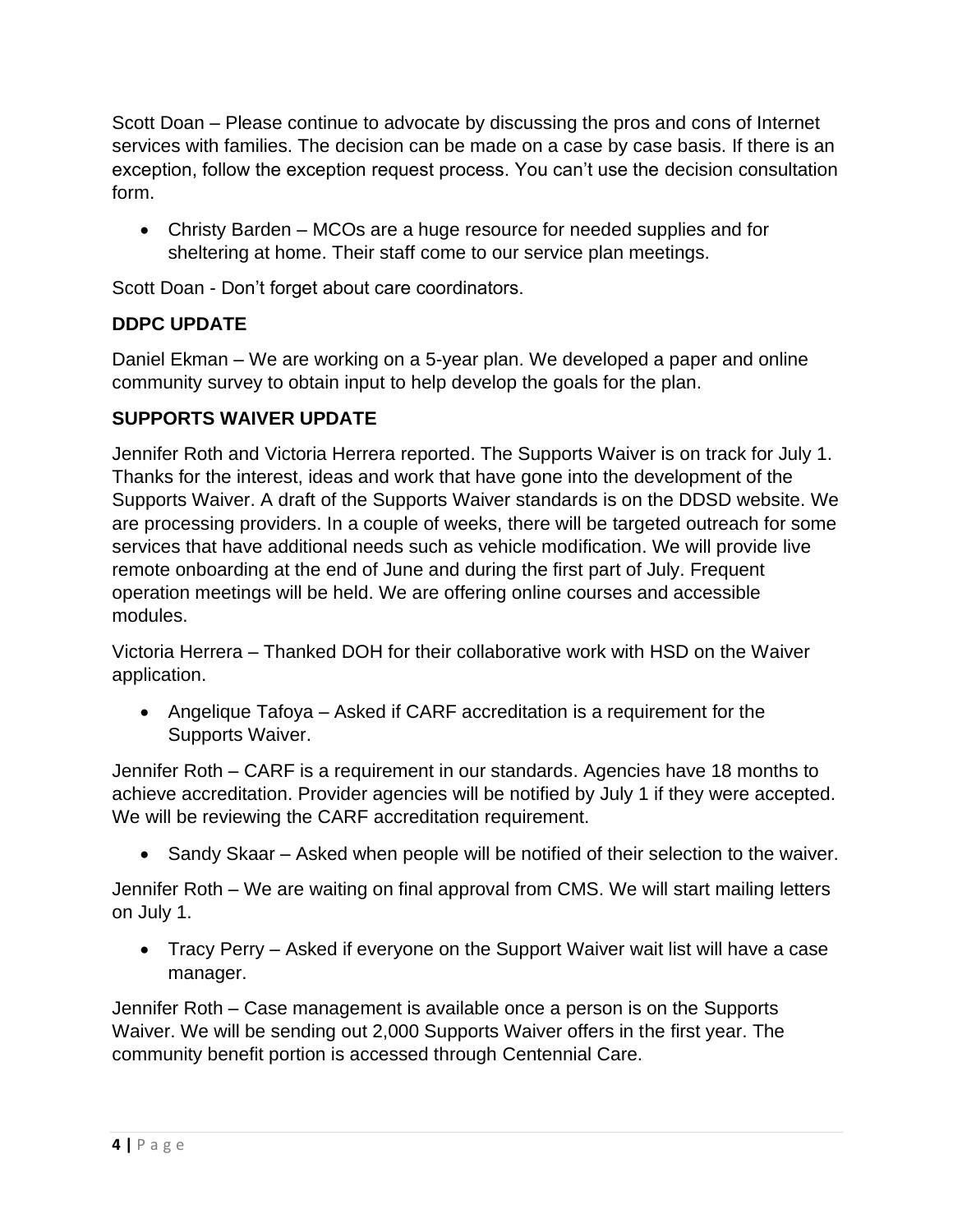Melanie Buenviaje – We are working to enroll people into community benefits. HSD will work with DOH on a joint letter that will be mailed closer to July to everyone who will be offered the Supports Waiver. The letter will specify how community benefits compare to the Supports Waiver.

• Cathy Salazar – Asked how will child pend status will be handled.

Jennifer Roth – If an individual is on the DD Waiver wait list, then the individual is eligible for the Supports Waiver. If the individual is in child pend status, then the individual is not eligible for the Support Waiver.

• Cathy Salazar – Need a clear answer on the age when scores are accepted.

Jennifer Roth – Will find out and let Cathy know.

# **MORTALITY REVIEW COMMITTEE**

Daniel Lucero and Dr. Ronald Voorhees reported using a PowerPoint presentation. The Mortality Review Committee (MRC) Annual Reports for SFY 2018 and SFY 2019 were emailed prior to the meeting. DDSD reviews participant deaths in the following DOH funded programs: DD Waiver, Medically Fragile Waiver, Mi Via Waiver, FIT, and State General Fund. The Supports Waiver will be added to the mortality review process.

The goal of mortality review is to effect system change by improving the provision of care, reducing morbidity and mortality, and promoting the provision of competent and caring services and supports. Mortality review is not an investigation to find blame. It is a learning opportunity for those who provided services and supports for the person in order to improve supports and services for others. It is also an opportunity to reflect and honor the individual who died.

The mortality review process is as follows:

- DDSD staff requests and collects information;
- Service and other care providers supply electronic records related to the person's health;
- Mortality Review Committee Nurse Coordinator reviews, summarizes and distributes information to the committee;
- Mortality Review Committee reviews case, identifies issues and makes recommendations at the individual, provider and system level.

Physicians review the deaths of Jackson Class members. 2/3 of deaths are people on the traditional DD Waiver. In 2018, the committee reviewed 55 deaths. In 2019, the committee reviewed 39 deaths.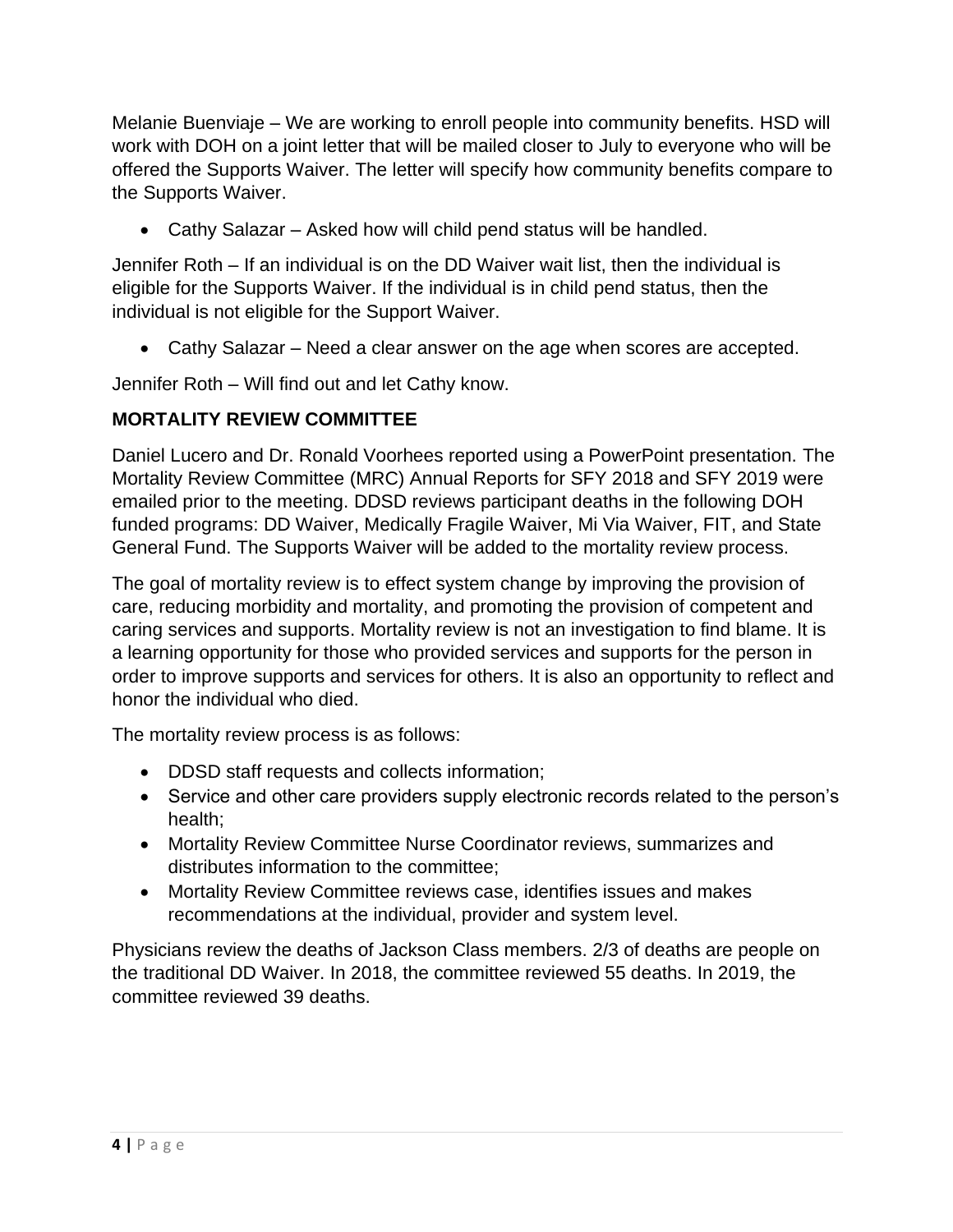The committee wants to learn if actions could have been taken to prevent the death, provide more effective treatment, or provide a better quality of life. The four big questions that are asked are:

- Was there a better way to recognize the issue?
- Was there a better way to plan?
- Was there a better way to act?
- Was there a better way to communicate?

Overall findings identified by the committee can be at the provider or the system level. A mortality review may also contain commendation for exemplary care by the provider.

Comments/Questions:

- Lisa Blue Our son is an adult. It is a challenge to go from a pediatrician to a physician who treats adults. It took us 2 years to find a doctor who would treat my son like an adult. I am doing my dissertation on this issue. Families as Faculty helps 3<sup>rd</sup> year medical students learn about individuals with disabilities.
- Cathy Salazar Medical students don't always realize why they go through the Families as Faculty program. We need to help medical students understand that disability will be part of their practice no matter what their area of expertise is. Disability is part of life. Families as Faculty consists of a stable group of families whose children have a wide range of disabilities. We only utilize families in the Metro area. Medical students participate in a 30-minute orientation, a 2-hour visit with a family, and a 90- minute wrap-up.
- Lisa Blue Our son is non-verbal. Medical students are focused on passing their boards. It is a systemic problem because there is nothing in the boards about disability. Some people with disabilities who are in their 40s are still going to their pediatrician. It is a big problem when they need emergency care.
- Cathy Salazar Our adopted daughter went through the mortality review process. As her parents, we were sad but grateful to have the information to help us understand why and how she died.
- Allyson Rhatigan Asked what can parents do to help their children if they contract COVID.

Dr. Voorhees – We don't have a vaccine yet so the key is prevention for this very vulnerable population. Prevention includes staying home, wearing masks, social distancing, and staff not working when they are ill. Reopening has to be very carefully implemented.

Scott Doan – Agreed with Dr. Voorhees. NM has reached out nationally to other states to find out what they have learned and are doing differently to prevent COVID deaths.

Daniel Lucero – The Mortality Review Committee will meet to discuss COVID deaths and develop systemic recommendations that will be shared with stakeholders.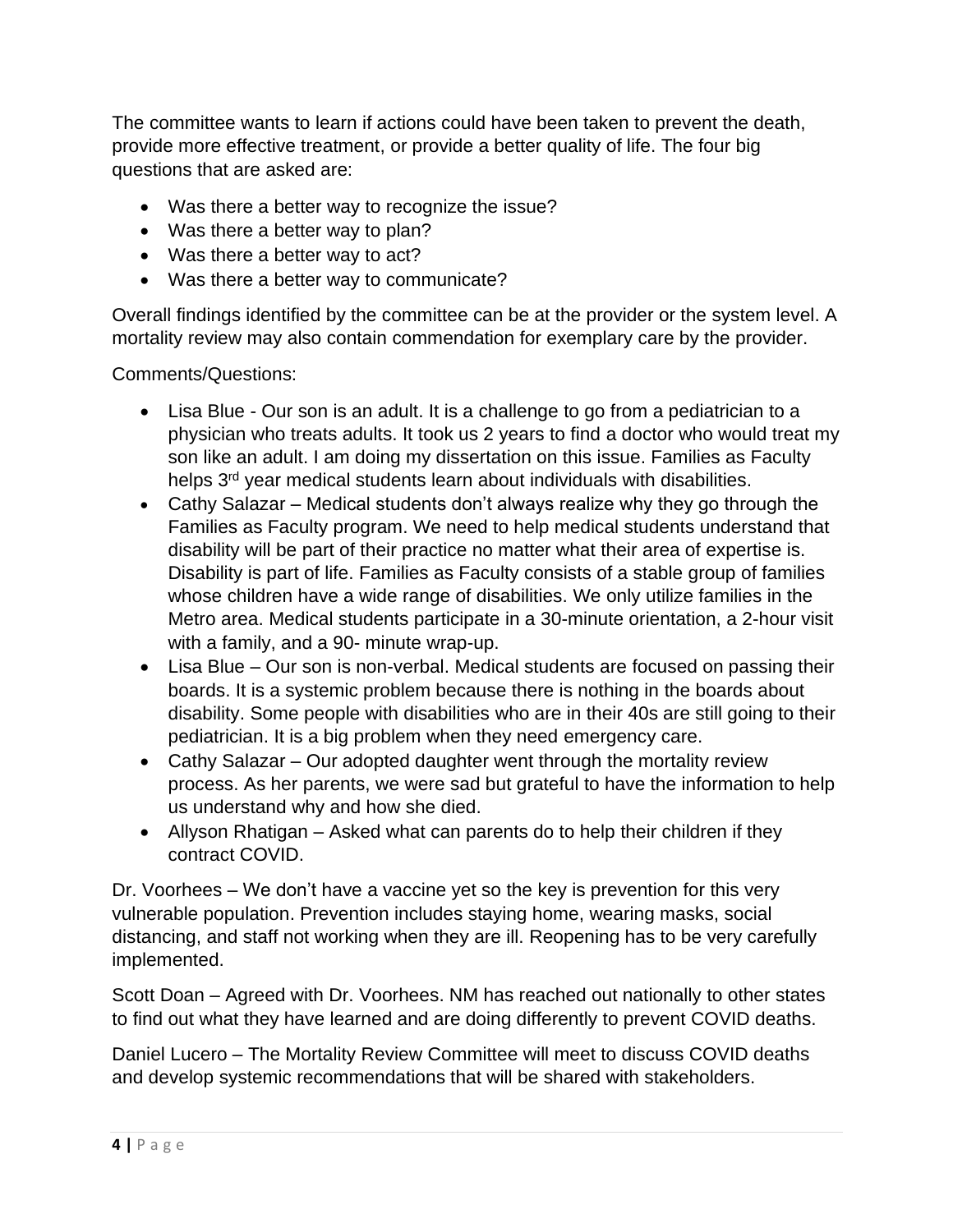Amira Rasheed – Asked about the membership of the Mortality Review Committee. Does the committee have any parents, advocates, or self-advocates?

Daniel Lucero – The committee does not currently have any individuals from the community. The Jackson settlement stipulates the membership and guests. There is a representative from the Governor's Commission on Disability.

Dr. Voorhees – We presented to the ACQ to obtain input from outside the mortality review process.

• Christy Barden – Who sends the letter out about the mortality review? When a child dies, a form letter from DHI goes to CYFD and to the family. Our office is copied on this letter. Families are concerned that they have been reported to CYFD. There is no reason to send this letter to families. Iris Clevenger has tried to address this issue. Medically fragile children typically don't ever get better.

Daniel Lucero – Was not aware of the issue and will follow-up with DHI. He doesn't know the reporting requirements to CYFD. He will research and get back to Christy.

- Cathy Salazar Her family was reported to CYFD when her daughter died. She died of injuries she sustained when she was 4 months of age which was before we adopted her.
- Dr. Voorhees DHI investigates and a letter is sent to the provider and guardian. The mortality review committee does not issue a letter to providers and guardians.

Daniel Lucero would like ACQ feedback on the following open recommendations:

- In FY2019, as noted also for FY2018, aspiration-related causes continue to be a significant cause of death reviewed by the Mortality Review Committee
	- ➢ Health alert related to aspiration and dementia to be revised and reissued.
	- ➢ Pneumonia project suspended due to other priorities.
	- ➢ What other actions are needed?
- Recommendation to improve the quality, coordination and communication of health care, including working with the MCOs to improve medical care for persons with I/DD. Suggestions?
- The current Decision Consultation process needs modification to ensure that adequate processes are in place that promote appropriate decision-making. Suggestions?

The Mortality Review Committee was established to be a driver of systemic change. The committee found the Decision Consultation Form did not provide adequate information. The form has draft changes. The form will come back to the ACQ for input. Daniel also requested ACQ feedback on the Annual Reports.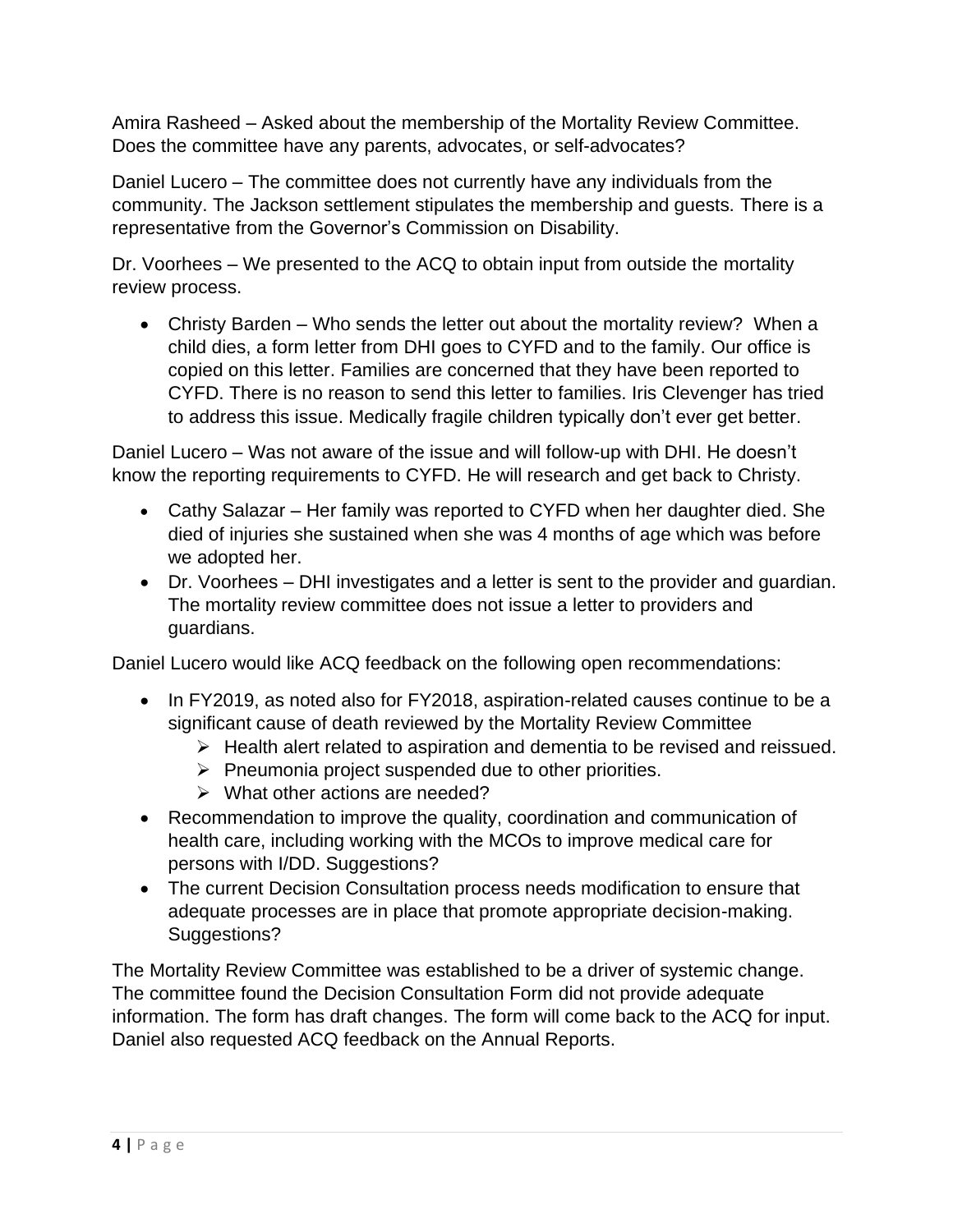• Gabriella Ramos - Case managers complete the Decision Consultation Form. We are not medical people and there is only so much information we can provide. Complicated medical situations are difficult.

Daniel Lucero - Will take Gabriella's comment back to the committee.

### **SUBCOMMITTEE REPORTS**

Policy and Quality – Chris Futey reported. The committee met yesterday and focused on reopening face to face training. Abuse, neglect and exploitation training is discussed in today's memo. The training goes on line today. It is more user friendly. Advocate videos will be utilized in DD Waiver training. All training videos are being reviewed and updated. This has been a great process. DDSD is requiring individual specific training of providers. DDSD core trainings are available. Once we reopen face to face training, we need to know how many participants should be trained to allow for social distancing and should everyone wears masks. There is a request for DDSD to develop online capacity for all training. Other states do complete online training. We are looking at a blended approach with some of the training face to face and some online. ISP meetings have improved when conducted over the web and there is an increase in family participation using web meetings. ISP checklist is used to identify when an ISP can be face to face. The Training Unit will continue to speak with internal and external stakeholders on the reopening plan.

Medically Fragile Family Advisory Board - Lori Stewart reported. The Family Advisory Board will have Jennifer Bartz apply to become an ACQ member. Once Jennifer is an ACQ member, she will provide reports. The Family Advisory Board meets monthly for 2 hours. Membership includes representatives from HSD, DDSD, MCOs, families, APS, etc. Since we have started using Zoom for our meetings, we have increased participation from other areas of the state. The Medically Fragile Waiver amendment has gone out for public comment. We are waiting on CMS approval. Medically fragile individuals are mostly served by home health aides. The current hourly rate is \$16.32 and it will fo up to \$30.00 an hour. The Medically Fragile waiver expires on July 1, 2021 and renewal is in process. We will send the notice out for tribal comment in August and for public comment in September.

Employment & Community Inclusion – Casey Stone-Romero reported. The committee has not met. We need an ACQ Co-Chair. We have had inconsistent participation at many of our subcommittee meetings and we need guidance from the ACQ.

Comments/Questions regarding the Employment & Community Inclusion Committee:

• Stevie Bass – Our daughter is very involved in her employment. We need answers to questions such as: How do you find the jobs? What should a job coach ad in the newspaper look like? How do you organize the job responses and meet with the right candidates?

Casey will bring Stevie's questions back to the committee.